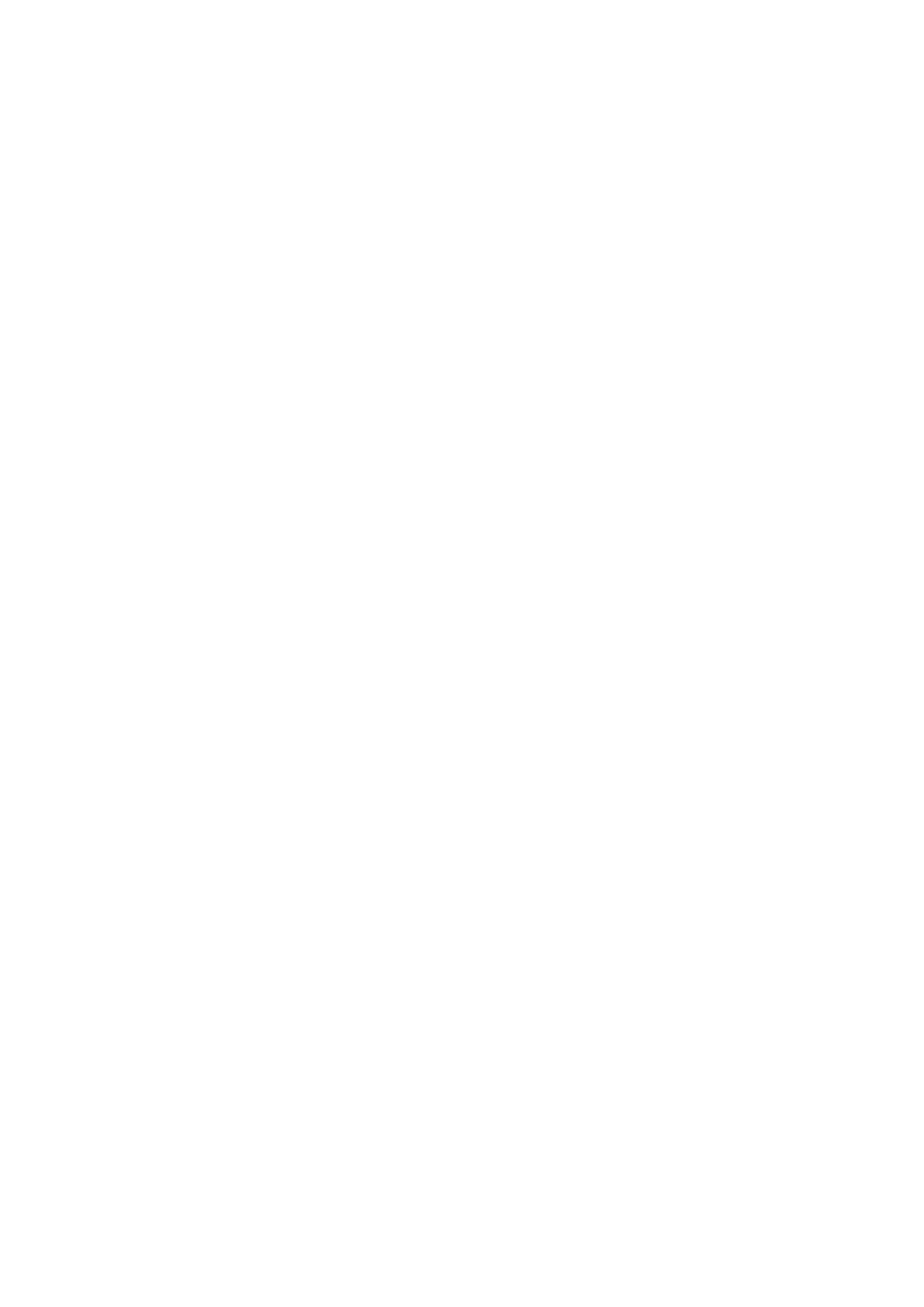## LETTER FROM THE CHAIRMAN OF MJ GLEESON PLC

(Registered in England and Wales under the Companies Act 2006 with registered number 09268016)

Registered Office: 6 Europa Court, Sheffield Business Park, Sheffield, S9 1XE.

## Directors and Officers

Dermot Gleeson Chairman<br>James Thomson Chief Exer Chief Executive Officer Stefan Allanson Chief Financial Officer Andrew Coppel Non-Executive Director and Senior Independent Director Christopher Mills Non-Executive Director Non-Executive Director Elaine Bailey Non-Executive Director Leanne Johnson Company Secretary

13 October 2021

## Dear Shareholder

### Introduction

The Annual General Meeting (the "AGM") of MJ Gleeson plc (the "Company") is to be held at Grocers' Hall, Princes Street, London EC2R 8AD at 11.30 am on Monday 15 November 2021. The formal notice of the AGM of the Company (the "Notice") and the resolutions to be proposed at the AGM (the "Resolutions") are set out on pages 6 to 7 of this document. In addition to the ordinary business of an AGM there are a number of items of special business to be transacted at the meeting.

A copy of the 2021 Annual Report and Accounts is enclosed with this document.

### Attendance at the Meeting

The Board is delighted to be reopening our AGM for shareholders to attend in person this year. We are, however, asking shareholders to confirm their attendance to us in advance, so that we can ensure that the meeting is held in a safe, and appropriately socially distanced, manner. Therefore, if you plan to attend the AGM in person, we ask that you email companysecretary@mjgleeson.com by 5.00 pm on Thursday 11 November 2021.

The Board will, of course, monitor developments in relation to the coronavirus pandemic. If the UK Government and/or Public Health England's guidelines on social distancing and/or coronavirus measures change between now and the date of the AGM, any adjustments required in relation to the AGM will be announced as soon as practically possible through the Company's website at www.mjgleesonplc.com and, where appropriate, by RNS announcement. Therefore, please check the Company's website regularly in the run up to the meeting.

## Participation and Voting

Your vote counts, and whether or not you intend to be present at the AGM you are encouraged to submit your vote. There are several ways that you can submit your vote:

- 1. Hard copy proxy form: Complete, sign and return the hard copy proxy form to the Company's registrars, Link Group. For UK residents, at: Link Group FREEPOST PXS 1, Central Square, 29 Wellington Street, Leeds, LS1 4DL. For non-UK residents, at: Link Group, PXS 1, Central Square, 29 Wellington Street, Leeds, LS1 4DL.
- 2. Electronic voting: The appointment of a proxy and any voting instructions for the meeting may be registered electronically by logging onto www.signalshares.com.
- 3. CREST: if you hold a CREST share account, and hold shares in CREST, you may appoint a proxy by completing and transmitting a CREST Proxy Instruction to Link Group (CREST Participant ID: RA10).

Due to the evolving nature of the coronavirus pandemic and the possibility that there may be changes to how we hold the AGM, shareholders are strongly encouraged to appoint the Chairman as his/her proxy rather than a named person who may not be permitted to attend the meeting.

All votes must be received by the Company no later than 11.30 am on Thursday 11 November 2021.

## Board Composition Changes in the Year

In the year ended 30 June 2021, Carol Elaine Bailey ("Elaine") was appointed as an Independent Non-Executive Director. Elaine has extensive experience in housing, engineering, construction and government services and the Board believes that her appointment will bring a wide variety of skills and expertise to the Board.

Full Board biographies are contained below.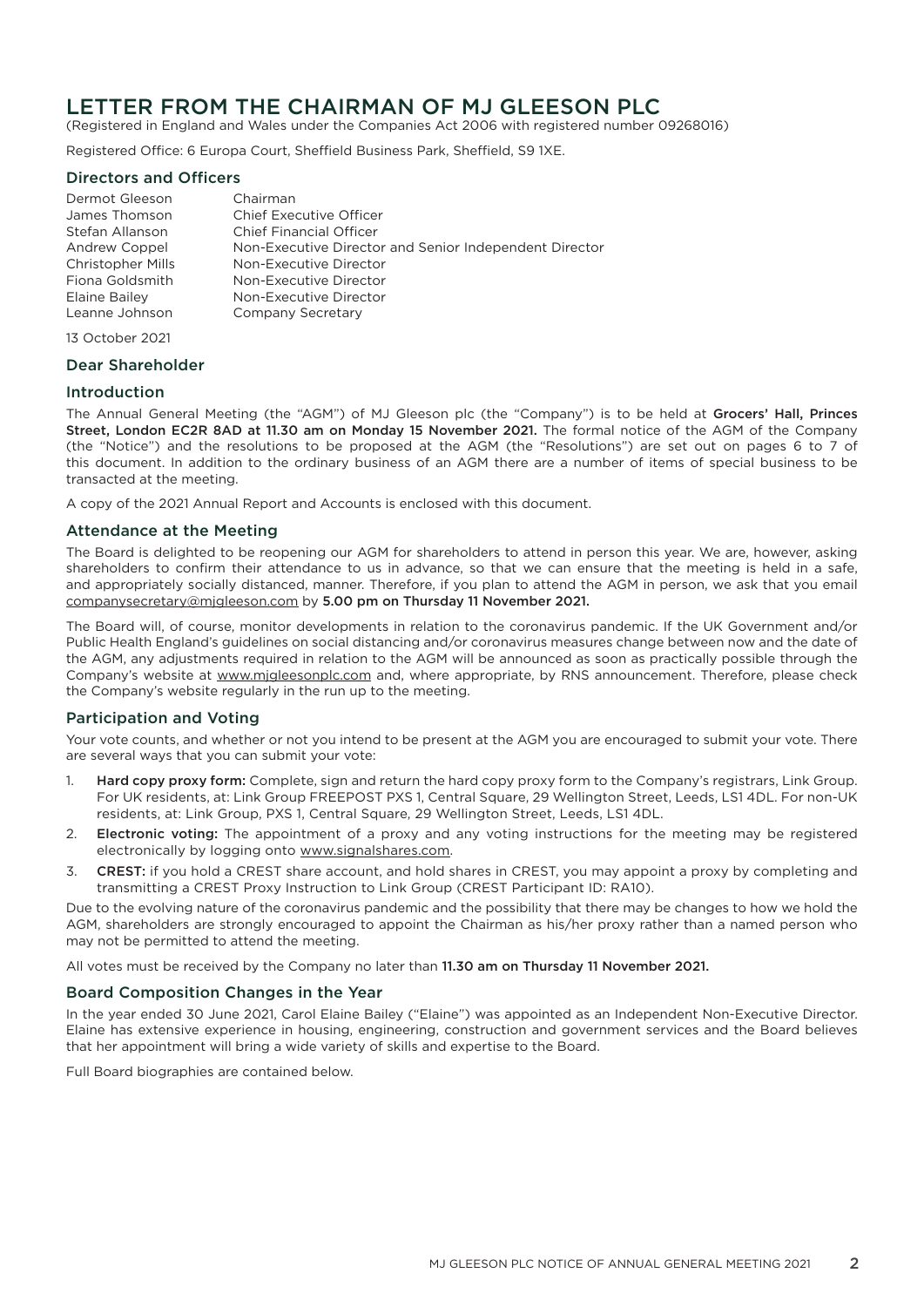## Business of the AGM

Resolutions 1 to 12 will be proposed as ordinary resolutions and resolutions 13 to 17 will be proposed as special resolutions.

## ORDINARY BUSINESS

#### Annual Report and Accounts for the year ended 30 June 2021

Resolution 1 deals with the receipt and adoption of the annual financial statements of the Company and the reports of the Directors and Independent Auditors for the year ended 30 June 2021.

#### Final dividend in respect of the year ended 30 June 2021

Following the suspension of dividend payments in 2020, the Board resumed payments in April 2021. In recognition of the Company's strong financial performance and our confidence in the prospects for the current financial year and beyond, the Board recommends a final dividend payment to shareholders of 10.0 pence per ordinary share. Resolution 2 deals with the recommendation of the Board that a final dividend of 10.0 pence per ordinary share be paid on 22 November 2021 to shareholders on the register at the close of business on 29 October 2021.

#### Re-appointment and appointment of Directors

The UK Corporate Governance Code published in July 2018 recommends that all directors stand for re-election on an annual basis. Resolutions 3 to 8 deal with the re-appointment of Dermot Gleeson, Andrew Coppel, Fiona Goldsmith, Christopher Mills, James Thomson and Stefan Allanson, all of whom offer themselves for re-appointment. Resolution 9 deals with the re-appointment of Elaine Bailey who was appointed to the Board on 1 March 2021.

The Board believes that each Director continues to perform his/her role satisfactorily in order to discharge the Board's duties and responsibilities effectively, and to contribute to the long-term sustainable success of the Company. The Board therefore recommends the re-appointment of your Directors.

The following biographical details are given in support of the Board's recommendation to re-elect each of the Directors of the Group. The Directors' key strengths are set out on pages 84 to 85 of the 2021 Annual Report.

#### Dermot Gleeson – Chairman

Appointed to the Board in 1975

Dermot was appointed Chief Executive in 1988 and Chairman in 1994. He relinquished the post of Chief Executive in 1998. Previously employed in the Conservative Party Research Department, the European Commission and Midland Bank International Limited. Formerly a Trustee of the British Broadcasting Corporation, Chairman of the Major Contractors Group, a Board Member of the Housing Corporation, a Director of the Construction Industry Training Board and a Trustee of the Institute of Cancer Research.

#### Andrew Coppel, CBE – Non-Executive Director and Senior Independent Director

Appointed to the Board in October 2019

Andrew is currently Chairman of Shooting Star Children's Hospices. Following his executive career, including roles at Queens Moat Houses and De Vere Group, Andrew has undertaken a number of non-executive positions including as an Independent Non-Executive Director of Crest Nicholson, and as Chairman of Arcadia Group. Following seven years as Chairman of Tourism Ireland, Andrew was appointed CBE in 2008 for services to Irish Tourism. Andrew is Chair of the Company's Audit Committee.

#### Fiona Goldsmith – Non-Executive Director and Workforce Representative

Appointed to the Board in October 2019

Fiona is currently Non-Executive Director and Chair of the Audit Committee at Safestyle UK plc and was formerly Non-Executive Director and Chair of the Audit Committee at Walker Greenbank plc. Following qualification at KPMG, Fiona held senior finance roles at First Choice Holidays plc and Land Securities Group plc. Fiona is Chair of the Company's Audit Committee.

#### Christopher Mills – Non-Executive Director

Appointed to the Board in January 2009

Christopher is the founder of Harwood Capital Management Group and was Chief Investment Officer of J O Hambro Capital Management Limited from 1993 to 2011. He is also Chief Executive and Investment Manager of North Atlantic Smaller Companies Investment Trust PLC, a UK listed investment trust. Christopher is a director of several publicly quoted companies, including Augean plc.

#### James Thomson – Chief Executive Officer

Appointed to the Board in June 2019 as interim Chief Executive Officer and appointed to the role permanently in December 2019

James was previously Chief Executive of Keepmoat Homes. Prior to Keepmoat, James was Group Finance Director and Chief Operating Officer of DTZ (now part of Cushman & Wakefield). He qualified as a Chartered Accountant with PricewaterhouseCoopers and spent ten years in investment banking with HSBC and Deutsche Bank. James is a local authority councillor for the City of London and the Chairman of the City of London Police Authority Board.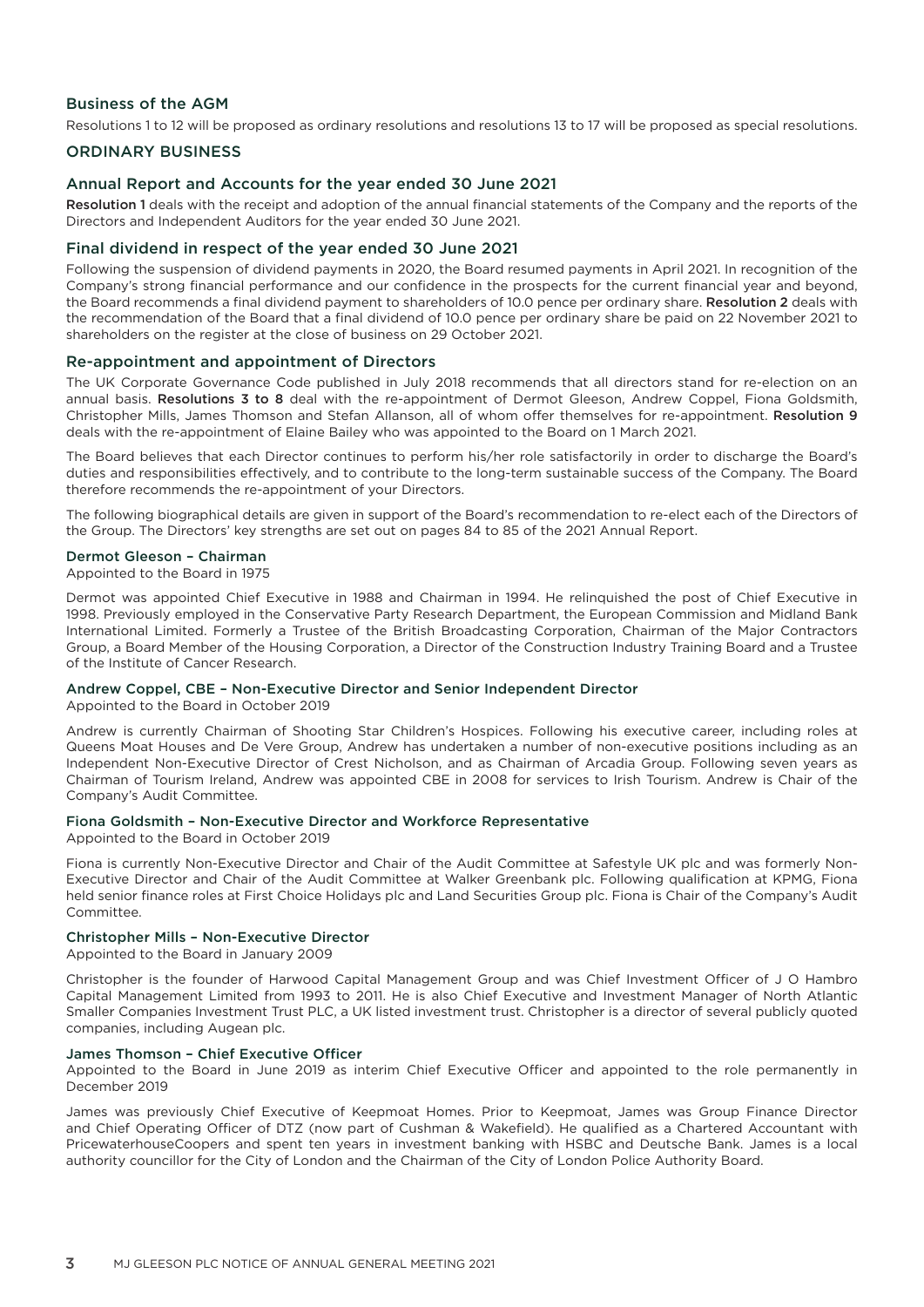## Stefan Allanson – Chief Financial Officer

Appointed to the Board in July 2015

Stefan joined the Group in June 2015 as Chief Financial Officer designate from Keepmoat Homes where he held the Deputy Chief Financial Officer role. Stefan qualified as an accountant in 1994, following which he held senior finance roles at Honda Motor Co Limited, BTP plc, The Skills Market Limited, The Vita Group Limited and Tianhe Chemicals.

### Elaine Bailey – Non-Executive Director

Appointed to the Board in March 2021

Elaine has extensive experience in housing, engineering, construction and government services. She was previously CEO of the Hyde Housing Association and held a number of senior roles at Serco. Elaine is a chartered member of the Institution of Structural Engineers. She also has a number of non-executive roles including at Residential Secure Income plc, McCarthy & Stone (Shared Ownership) Limited, and most recently at the Health and Safety executive. Elaine is Chair of the Company's Sustainability Committee.

### Re-appointment and remuneration of the Independent Auditors

Resolutions 10 and 11 deal with the re-appointment of PricewaterhouseCoopers LLP as Independent Auditors of the Company and the authority for the Directors to determine the Independent Auditors' remuneration.

#### Directors' remuneration

Resolution 12 seeks shareholders' approval of the Annual Report on Remuneration as set out on pages 114 to 125 of the Annual Report and Accounts for the year ended 30 June 2021. The Annual Report on Remuneration provides details of the Directors' remuneration for the year ended 30 June 2021 and sets out the way in which the Company has implemented the Directors' Remuneration Policy, which was approved by shareholders at the 2019 AGM, for the year ending 30 June 2022. This is an advisory vote.

### SPECIAL BUSINESS

#### Share capital

Resolution 13, which will be proposed as an ordinary resolution, seeks to confer on the Directors the authority to allot ordinary shares and other shares in the Company or grant rights to subscribe for, or convert any security into shares in the Company ("relevant securities") up to a maximum aggregate nominal amount of £388,708 (representing approximately one-third of the Company's issued ordinary share capital as at 4 October 2021, being the latest practicable date before publication of this document). This authority will expire fifteen months from the date of the passing of the Resolution or at the conclusion of the next Annual General Meeting, if earlier, and will revoke the previous authorities to the extent that they have not already been utilised. Your Directors have no present intention of issuing any share capital of the Company, save in respect of employee share schemes, but the passing of the Resolution will enable your Directors to take advantage of any opportunities which may arise. As at 4 October 2021 the Company held none of its own shares as treasury shares.

#### Disapplication of pre-emption rights

Under section 561 of the Companies Act 2006 (as amended) (the "2006 Act") all equity securities which a company proposes to issue for cash have to be offered to existing shareholders in proportion to their existing holdings. Your Directors believe that this would be too restrictive to enable the Company to take advantage of opportunities which may arise. Resolution 14 seeks to authorise the Directors to allot equity securities (or sell shares held in treasury) for cash without complying with the statutory pre-emption procedure provided the allotment (or sale) is either (a) in connection with a rights issue, open offer or other pre-emptive issue or sale or (b) is a non-pre-emptive issue or sale for cash which is limited to securities of an aggregate nominal amount of £58,306 which is equivalent to approximately 5% of the Company's issued ordinary share capital (excluding treasury shares) as at 4 October 2021, being the latest practicable date before publication of this document, in line with institutional investor guidelines.

We are also seeking additional approval, set out in Resolution 15, for disapplication of pre-emptive rights on shares issued for cash up to a further nominal amount of £58,306 which is equivalent to approximately 5% of the Company's issued ordinary share capital (excluding treasury shares) as at 4 October 2021, being the latest practicable date before publication of this document. This authority can only be exercised for acquisitions or capital investments that the Directors determine fall within the Pre-Emption Group's Statement of Principles.

#### Purchase own shares

Resolution 16, if passed, will authorise the Company to make one or more market purchases of its own shares having a maximum aggregate nominal value of £116,612, being equivalent to approximately 10% of the issued share capital as at 4 October 2021, being the latest practicable date before publication of this document. The maximum and minimum prices which may be paid for each ordinary share pursuant to this authority are as specified in Resolution 14. Your Directors have no immediate plans to utilise this proposed authority but consider it desirable for it to be available to provide additional flexibility in the management of the Company's capital resources. The Directors would exercise this authority only if they believed that to do so would be in the interests of the shareholders generally and would be likely to result in an increase in earnings per share ("EPS"). Any EPS targets included in employee share incentive schemes would be adjusted to take account of any buyback. If any shares are purchased pursuant to this authority the Company would intend to cancel those shares rather than hold them in treasury.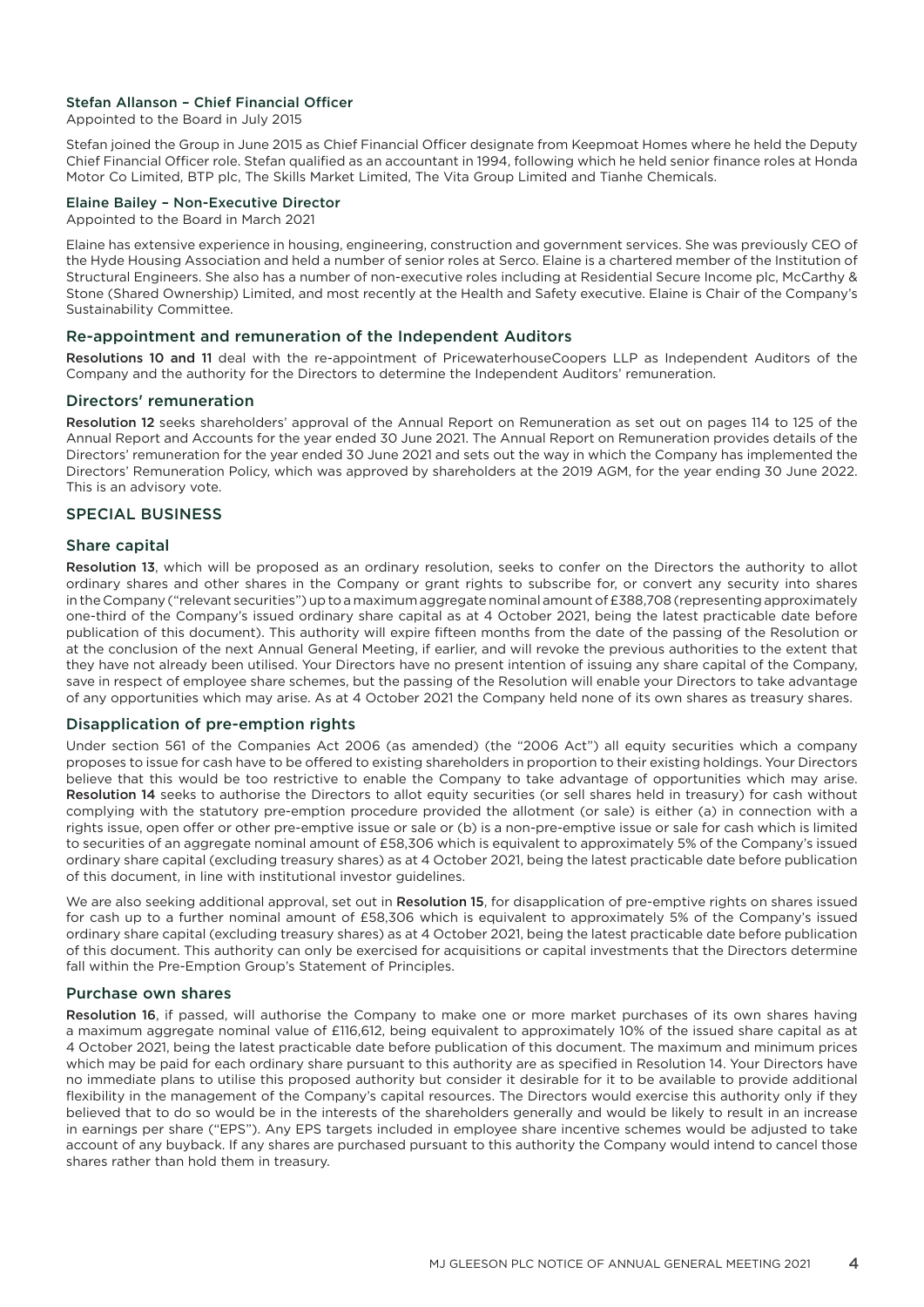## Notice of General Meetings

The 2006 Act increased the notice period required for general meetings of the Company to at least 21 clear days unless shareholders approve a shorter notice period (which cannot, however, be less than 14 clear days) and provided that certain conditions are met.

Annual General Meetings will continue to be held on at least 21 clear days' notice. A condition for the shorter notice period is that the Company offers a facility for shareholders to vote by electronic means. This condition is met if the Company offers a facility allowing shareholders to appoint a proxy by means of a website. The Company provides this facility (please see "Action to be taken" below and the notes to the Notice of the meeting below for the Company's arrangements for electronic proxy appointments). The other condition is that there is an annual resolution of shareholders approving the reduction of the minimum notice period from 21 clear days to 14 clear days. Therefore, in order to continue to be able to call General Meetings on 14 clear days' notice, Resolution 17 seeks such approval. It is intended that the shorter notice would not be used as a matter of routine for such meetings but only where the flexibility is merited by the business of the meeting and is thought to be in the interests of shareholders as a whole. The approval will be effective until the Company's next Annual General Meeting, when it is intended that a similar resolution will be proposed.

## Action to be taken

Accompanying this document is a Proxy Form for use in relation to the AGM. Proxy Forms should be completed and returned in accordance with the instructions printed on them, so that they arrive at the Company's registrars, Link Group as soon as possible and in any event not later than 11.30 am on Thursday 11 November 2021. Electronic proxy appointment is available for this year's AGM. Alternatively, shareholders may lodge their proxy appointment and any voting instructions for the meeting by electronic means via the website provided by the Company's registrars, Link Group, at www.signalshares.com. If you hold a CREST share account, and hold shares in CREST, you may appoint a proxy by completing and transmitting a CREST Proxy Instruction to Link Group (CREST Participant ID: RA10).

Please note that all proxy appointments (in hard copy or electronic form) and CREST Proxy Instructions must be received by the Company's registrars, Link Group, no later than 11.30 am on Thursday 11 November 2021.

### Recommendation

Your Directors consider that each of the proposed Resolutions in the Notice are in the best interests of the Company and its shareholders as a whole. Accordingly, your Directors unanimously recommend that shareholders vote in favour of the Resolutions as they intend to do in relation to their own beneficial holdings, amounting in aggregate to 7,323,790 shares (representing approximately 12.6% of the issued share capital of the Company as at 4 October 2021, being the latest practicable date before publication of this document).

Yours faithfully

Dermot Gleeson Chairman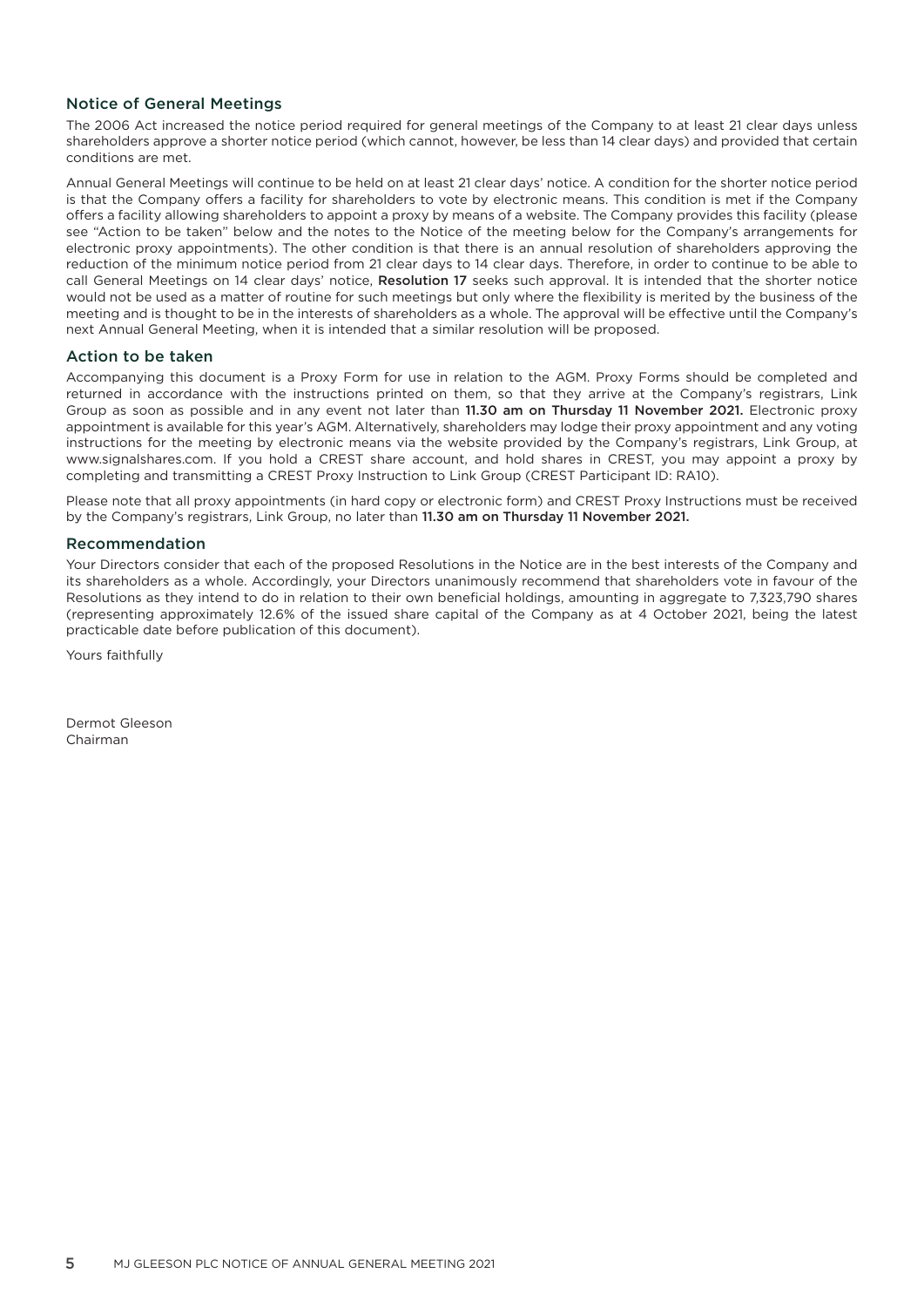## NOTICE OF ANNUAL GENERAL MEETING (the "Notice")

Notice is hereby given that the Annual General Meeting of MJ Gleeson plc (registered in England and Wales 09268016) (the "Company") will be held at Grocers' Hall, Princes Street, London EC2R 8AD at 11.30 am on Monday 15 November 2021 for the purposes set out below.

## ORDINARY BUSINESS

## To consider and, if thought fit, pass the following ordinary resolutions:

- 1. To receive and adopt the Report of the Directors and the financial statements together with the Independent Auditors' Report for the year ended 30 June 2021.
- 2. To approve the recommendation of the Directors that a final dividend of 10 pence per ordinary share be declared.
- 3. To re-appoint Dermot Gleeson, who offers himself for re-appointment, as a Director of the Company.
- 4. To re-appoint Andrew Coppel, who offers himself for re-appointment, as a Director of the Company.
- 5. To re-appoint Fiona Goldsmith, who offers herself for re-appointment, as a Director of the Company.
- 6. To re-appoint Christopher Mills, who offers himself for re-appointment, as a Director of the Company.
- 7. To re-appoint James Thomson, who offers himself for re-appointment, as a Director of the Company.
- 8. To re-appoint Stefan Allanson, who offers himself for re-appointment, as a Director of the Company.
- 9. To re-appoint Carol Elaine Bailey as a Director of the Company following her appointment by the Board on 1 March 2021.
- 10. To re-appoint PricewaterhouseCoopers LLP as Independent Auditors of the Company to hold office until the conclusion of the next Annual General Meeting of the Company at which the financial statements are to be laid.
- 11. To authorise the Directors of the Company to determine the Independent Auditors' remuneration.
- 12. To approve the Annual Report on Remuneration contained within the Annual Report and Accounts for the year ended 30 June 2021.

### SPECIAL BUSINESS

### To consider and, if thought fit, pass the following ordinary resolution:

13. That for the purposes of section 551 of the Companies Act 2006 (the "2006 Act") the Directors be generally and unconditionally authorised in accordance with Article 8 of the articles of association of the Company to allot shares in the Company or grant rights to subscribe for or convert any security into shares in the Company ("relevant securities") up to a maximum nominal amount of £388,708 (being the "Section 551 Amount" for the purposes of such Article 8) for a period expiring at the conclusion of the Company's next Annual General Meeting or 15 months from the date of the passing of this Resolution, if earlier (being the "prescribed period" for the purposes of such Article 8), upon the terms set out in such Article 8.

#### To consider and, if thought fit, pass the following special resolutions:

- 14. That, if Resolution 13 is passed, the Board be authorised to allot equity securities (as defined in the 2006 Act) for cash under the authority given by that resolution and/or to sell ordinary shares held by the Company as treasury shares for cash as if section 561 of the 2006 Act did not apply to any such allotment or sale; such authority to be limited to:
	- a) the allotment of equity securities and the sale of treasury shares for cash in connection with an offer of, or invitation to apply for, equity securities:
		- (i) to ordinary shareholders in proportion (as nearly as may be practicable) to their existing holdings; and
		- (ii) to holders of other equity securities as required by the rights of those securities or as the Board otherwise considers necessary,

and so that the Board may impose any limits, exclusions or restrictions and make any arrangements which they consider necessary or appropriate to deal with any treasury shares, fractional entitlements, record dates, legal, regulatory or practical problems in, or under the laws of, any territory or any other matter whatsoever; and

b) the allotment of equity securities or sale of treasury shares (otherwise than under paragraph (a) above) up to a maximum nominal amount of £58,306,

such authority to expire at the end of the next AGM of the Company (or, if earlier, at the close of business on 14 February 2023) but, in each case, prior to its expiry the Company may make offers, and enter into agreements, which would, or might, require equity securities to be allotted (and treasury shares to be sold) after the authority expires and the Board may allot equity securities (and sell treasury shares) under any such offer or agreement as if the authority had not expired.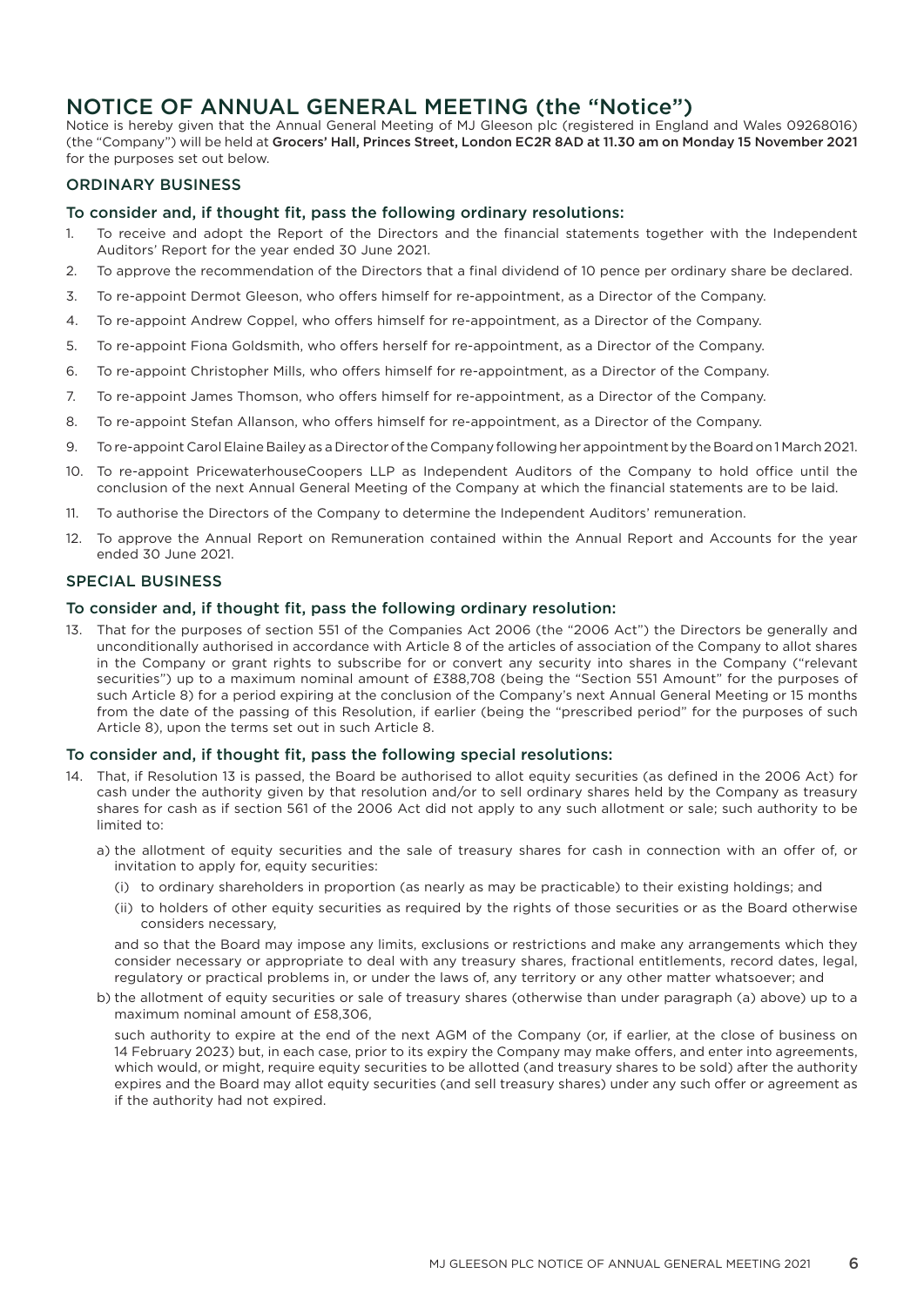- 15. That, if Resolution 13 is passed, the Board be authorised, in addition, to any authority granted under Resolution 14, to allot equity securities (as defined in the Companies Act 2006) for cash under the authority given by that resolution and/or to sell ordinary shares held by the Company as treasury shares for cash as if section 561 of the Companies Act 2006 did not apply to any such allotment or sale; such authority to be:
	- a) limited to the allotment of equity securities or sale of treasury shares up to a maximum nominal amount of £58,306; and
	- b) used only for the purposes of financing (or refinancing, if the authority is to be used within six months after the original transaction) a transaction which the Board of the Company determines to be an acquisition or other capital investment of a kind contemplated by the Statement of Principles on Dis-applying Pre-Emption Rights most recently published by the Pre-Emption Group prior to the date of this notice,

such authority to expire at the end of the next AGM of the Company (or, if earlier, at the close of business on 14 February 2023) but, in each case, prior to its expiry the Company may make offers, and enter into agreements, which would, or might, require equity securities to be allotted (and treasury shares to be sold) after the authority expires and the Board may allot equity securities (and sell treasury shares) under any such offer or agreement as if the authority had not expired.

- 16. That the Company be generally and unconditionally authorised for the purposes of section 701 of the 2006 Act to make one or more market purchases (as defined in section 693 (4) of the 2006 Act) on the London Stock Exchange of any of its own ordinary shares provided that:
	- (i) the maximum number of ordinary shares which may be acquired pursuant to this authority is £116,612 ordinary shares in the capital of the Company;
	- (ii) the minimum price (exclusive of expenses) which may be paid for each ordinary share is an amount equal to the nominal value of each ordinary share;
	- (iii) the maximum price (exclusive of expenses) which may be paid for each ordinary share is the highest of:
		- (a) an amount equal to 5% above the average of the middle market quotations for an ordinary share as derived from the London Stock Exchange Daily Official List for the five business days immediately preceding the date on which the ordinary share is contracted to be purchased; and
		- (b) an amount equal to the higher of the price of the last independent trade of an ordinary share and the highest current independent bid for an ordinary share on the trading venues where the purchase is carried out;
	- (iv) unless previously revoked or varied, this authority expires on whichever is the earlier of:
		- (a) the date 15 months from the date of the passing of this Resolution; or
		- (b) the conclusion of the next Annual General Meeting of the Company; and
	- (v) the Company may make a contract or contracts to purchase its own ordinary shares under this authority prior to the expiry of such authority which will or may be executed by the Directors wholly or partly after the expiry date of such authority, and may make a purchase of its own ordinary shares in pursuance of any such contract or contracts.
- 17. That a general meeting other than an Annual General Meeting may be called on not less than 14 clear days' notice.

By order of the Board

L Johnson Company Secretary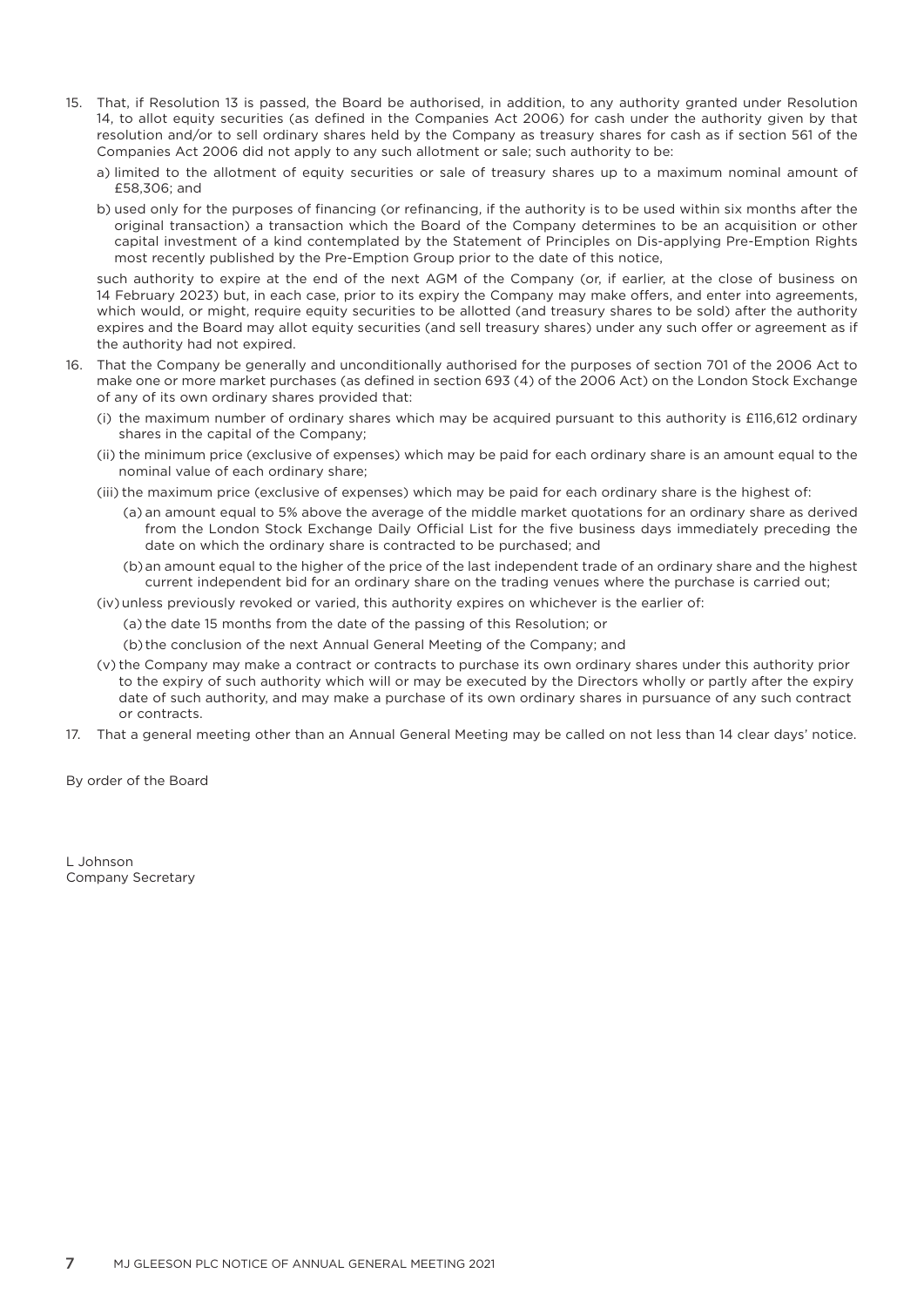# NOTES TO THE NOTICE OF ANNUAL GENERAL MEETING

- 1. A copy of all contracts of service and letters of appointment between the Company and its Directors may be inspected at the Company's registered office during normal business hours on any weekday (excluding public holidays) from the date of this Notice until the date of the Annual General Meeting.
- 2. A shareholder may appoint one or more named person(s) to attend, speak and vote on his or her behalf at the Annual General Meeting. However, given the current coronavirus pandemic shareholders are encouraged to appoint only the Chairman of the meeting as his or her proxy rather than appointing any other named person(s) who may not be permitted to attend the meeting. Shareholders can only appoint a proxy using the procedures set out in these notes and the notes to the Proxy Form. Details of how to appoint the Chairman of the meeting as a proxy using the Proxy Form are set out in these notes and in the notes to the Proxy Form.
- 3. A proxy may be appointed by any of the following methods:
	- completing and returning the enclosed hard copy Proxy Form (and any power of attorney or other authority under which it is executed or a notarially certified copy thereof) and depositing it with the Company's registrars, Link Group, at the address below;
	- registering the proxy appointment electronically, along with any voting instructions for the meeting via www.signalshares.com. Full details of the procedures are given on the website; or
	- in the case of a CREST member, by utilising the CREST electronic proxy appointment service in accordance with the procedures set out below.
- 4. To be valid, any hard copy Proxy Form or other instrument appointing the proxy and any power of attorney or other authority (if any) under which it is signed or a notarially certified copy of such power or other authority must be lodged with the Company's registrars, Link Group, PXS 1, Link Group, Central Square, 29 Wellington Street, Leeds, LS1 4DL no later than 11.30 am on Thursday 11 November 2021. Any amendments that the shareholder makes to the Proxy Form must be initialled by him/her.
- 5. As an alternative to completing and returning the hard copy Proxy Form, you may submit your proxy appointment electronically by accessing www.signalshares.com. To be valid any electronic Proxy Form must be received by the Company's registrars, Link Group, no later than 11.30 am on Thursday 11 November 2021.
- 6. A hard copy Proxy Form is enclosed and instructions for use are shown on the form.
- 7. In the case of joint holders, the vote of the senior who tenders a vote, whether in person or by proxy, will be accepted to the exclusion of the votes of the other joint holders and for this purpose seniority will be determined by the order in which the names stand in the register of members.
- 8. A vote withheld is not a vote in law, which means that the vote will not be counted in the calculation of votes for or against the resolution. If no voting indication is given, your proxy will vote or abstain from voting at his or her discretion. Your proxy will vote (or abstain from voting) as he or she thinks fit in relation to any other matter which is put before the meeting.
- 9. Any person to whom this Notice is sent who is a person nominated under section 146 of the 2006 Act to enjoy information rights (a "Nominated Person") may, under an agreement between him/her and the shareholder by whom he/she was nominated, have a right to be appointed (or to have someone else appointed) as a proxy for the meeting. If a Nominated Person has no such proxy appointment right or does not wish to exercise it, he/she may, under any such agreement, have a right to give instructions to the shareholder as to the exercise of voting rights.
- 10. The statement of the rights of shareholders in relation to the appointment of proxies in notes 3 to 6 above does not apply to Nominated Persons. The rights described in these notes can only be exercised by shareholders of the Company.
- 11. Only those shareholders who are registered on the register of members of the Company at 5.00 pm on Thursday 11 November 2021 or, if the meeting is adjourned, shareholders entered on such register 48 hours (excluding non-working days) before the time fixed for the adjourned meeting are entitled to vote in respect of the number of shares registered in their names at the time. Changes to entries on the register of members after 5.00 pm on Thursday 11 November 2021 or, if the meeting is adjourned, not less than 48 hours (excluding non-working days) before the time fixed for the adjourned meeting, will be disregarded in determining the rights of any person to attend and/or vote at the Annual General Meeting.
- 12. As at 4 October 2021 (which is the latest practicable date before publication of this notice) the Company's issued share capital consists of 58,306,337 ordinary shares carrying one vote each. Therefore, the total voting rights in the Company as at 4 October 2021 are 58,306,337
- 13. CREST members who wish to appoint the Chairman as a proxy by utilising the CREST electronic proxy appointment service may do so for the Annual General Meeting and any adjournments of it by utilising the procedures described in the CREST Manual. CREST personal members and other CREST sponsored members and those CREST members who have appointed a voting service provider(s) should refer to their CREST sponsor or voting service provider(s) who will be able to take the appropriate action on their behalf.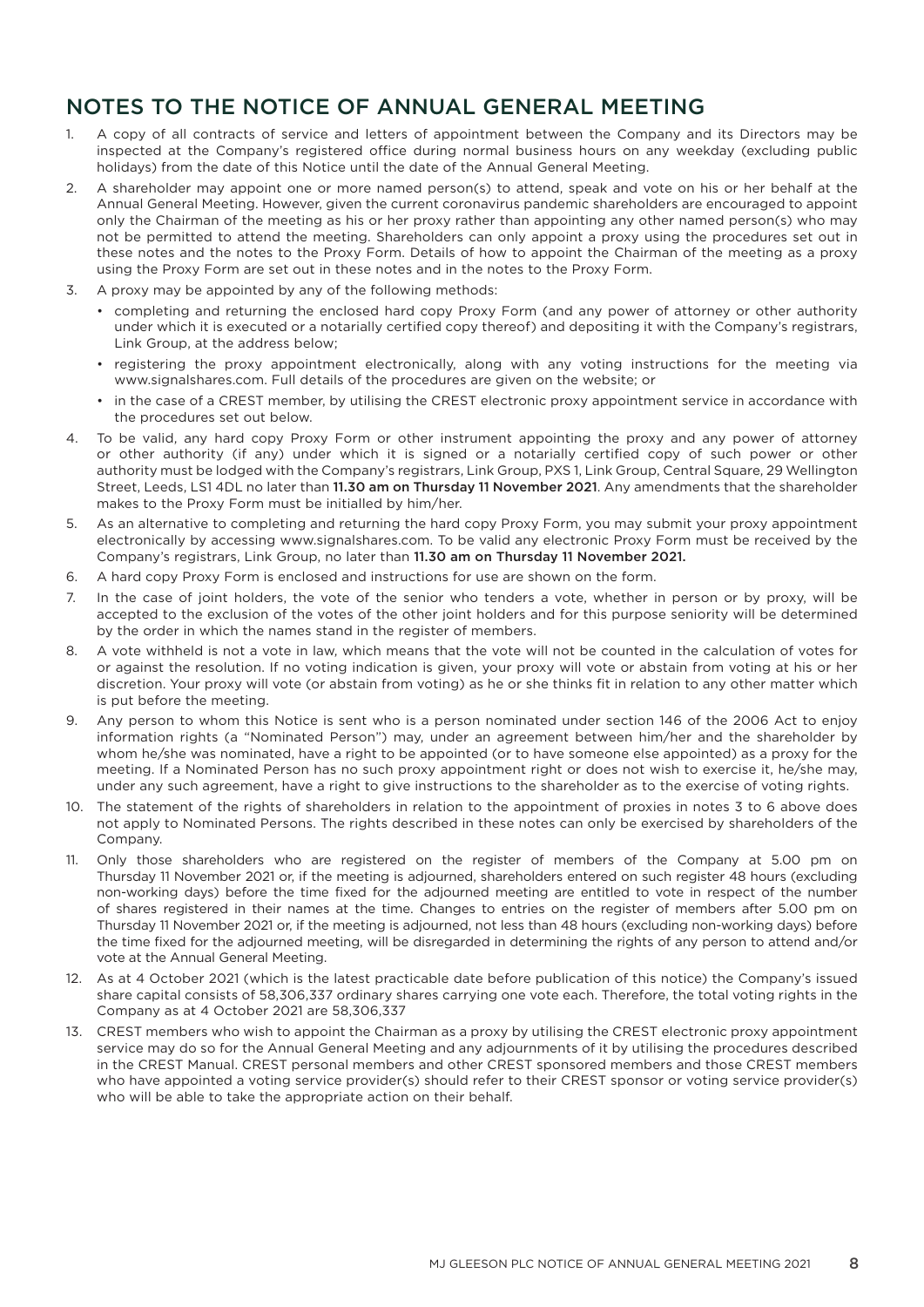- 14. In order for a proxy appointment made by means of CREST to be valid, the appropriate CREST message (a "CREST Proxy Instruction") must be properly authenticated in accordance with Euroclear UK & International Limited's specifications and must contain the information required for such instructions as described in the CREST Manual (available via www.euroclear.com/CREST). The message, regardless of whether it constitutes the appointment of a proxy or is an amendment to the instruction given to a previously appointed proxy, must, in order to be valid, be transmitted so as to be received by the issuer's agent (CREST participant ID: RA10) by the latest time(s) for receipt of proxy appointments specified in this notice. For this purpose the time of receipt will be taken to be the time (as determined by the time stamp applied to the message by the CREST Applications Host) from which the Company's agent is able to retrieve the message by enquiry to CREST in the manner prescribed by CREST. After this time any change of instructions to proxies appointed through CREST should be communicated to the appointee through other means.
- 15. CREST members and, where applicable, their CREST sponsors or voting service provider(s), should note that Euroclear UK & International Limited does not make available special procedures in CREST for any particular messages. Normal system timings and limitations will therefore apply in relation to the input of CREST Proxy Instructions. It is the responsibility of the CREST member concerned to take (or if the CREST member is a CREST personal member or sponsored member or has appointed a voting service provider(s) to procure that his CREST sponsor or voting service provider(s) take(s)) such action as shall be necessary to ensure that a message is transmitted by means of the CREST system by any particular time. In this connection CREST members and where applicable their CREST sponsors or voting services provider(s) are referred in particular to those sections of the CREST Manual concerning practical limitations of the CREST system and timings.
- 16. The Company may treat as invalid a CREST Proxy Instruction in the circumstances set out in regulation 35(5)(a) of the Uncertificated Securities Regulations 2001.
- 17. To change your proxy instructions simply submit a new proxy appointment using the methods set out above. Note that the cut-off time for receipt of proxy appointments (see above) also applies in relation to amended instructions; any amended proxy appointment received after the relevant cut-off time will be disregarded.
- 18. In order to revoke a proxy instruction and terminate the authority of a person to act as proxy this may be done by notice in writing delivered to the Registrar not later than the last time at which a Proxy Form should have been received to be valid in accordance with notes 4 and 5 above.
- 19. Shareholders should note that it is possible that, pursuant to requests made by shareholders of the Company under section 527 of the 2006 Act, the Company may be required to publish on a website a statement setting out any matter relating to:
	- (i) the audit of the Company's accounts (including the Independent Auditors' report and the conduct of the audit) that are to be laid before the Annual General Meeting; or
	- (ii) any circumstance connected with the Independent Auditors of the Company ceasing to hold office since the previous meeting at which Annual Accounts and Reports were laid in accordance with section 437 of the 2006 Act. The Company may not require the shareholders requesting any such website publication to pay its expenses in complying with sections 527 or 528 of the 2006 Act. Where the Company is required to place a statement on a website under section 527 of the 2006 Act, it must forward the statement to the Company's Independent Auditors no later than the time when it makes the statement available on the website. The business which may be dealt with at the Annual General Meeting includes any statement that the Company has been required to publish on a website under section 527 of the 2006 Act.
- 20. Any corporation which is a member can appoint one or more corporate representatives who may exercise, on its behalf, all of its powers as a member provided that where more than one corporate representative is appointed, they do not do so in relation to the same shares.
- 21. Any member attending the AGM has the right to ask questions. The Company will direct the Board to answer any such question relating to the business being dealt with at the meeting but no such answer need to be given if, in the absolute direction of the chairman of the meeting:
	- a) to do so would interfere unduly with the preparation for the meeting or involve the disclosure of confidential information,
	- b) the answer has already been given on a website in the form of an answer to a question, or
	- c) it is undesirable in the interests of the Company or the good order of the meeting that the question be answered.
- 22. A copy of this Notice, and other information required by section 311A of the 2006 Act, can be found at www.mjgleesonplc.com.